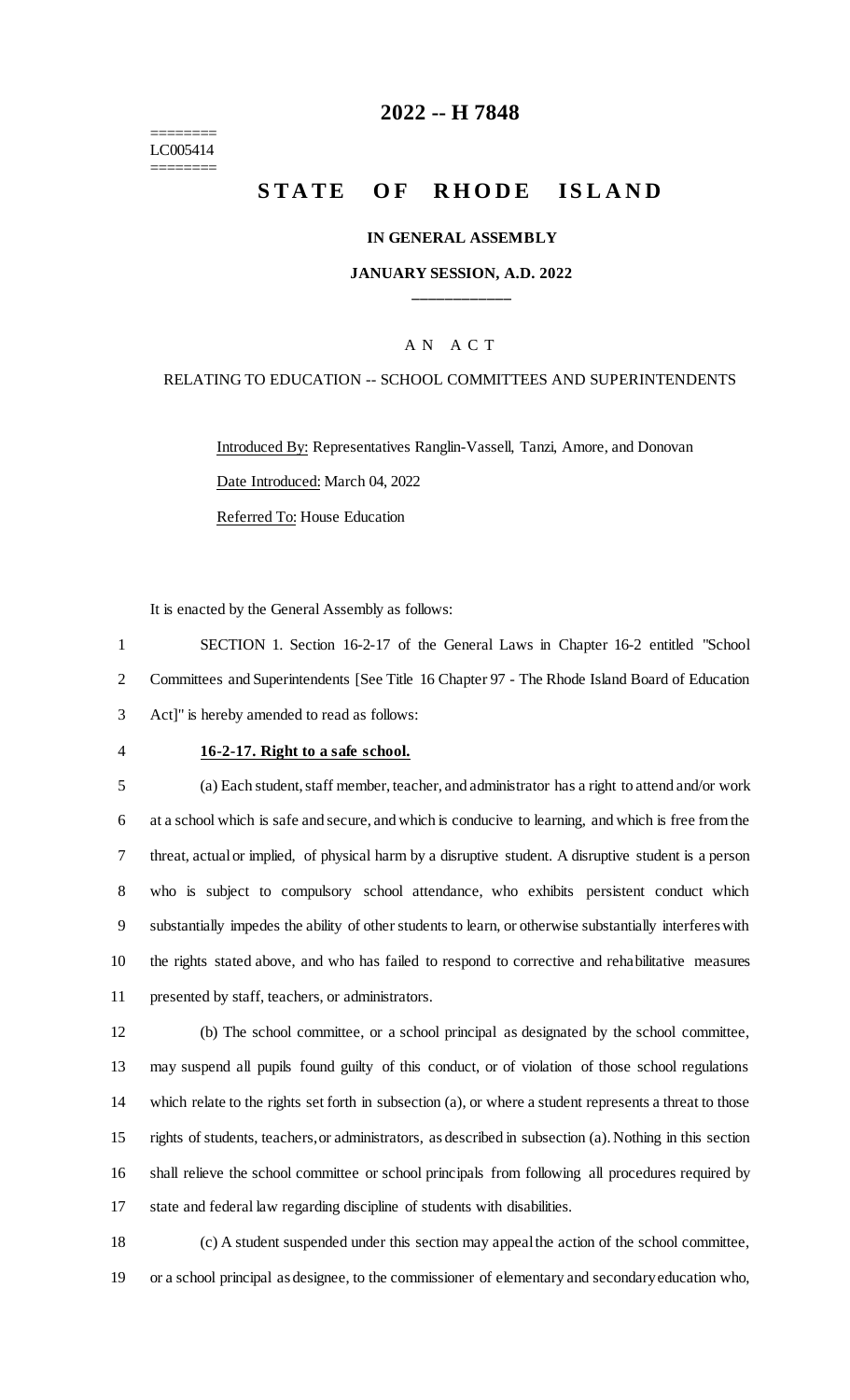after notice to the parties interested of the time and place of hearing, shall examine and decide the appeal without cost to the parties involved. Any decision of the commissioner in these matters shall be subject to appeal by the student to the board of regents for elementary and secondary education and any decision of the board of regents may be appealed by the student to the family court for the county in which the school is located as provided in § 42-35-15.

 (d) All school superintendents, or their designees, shall review annually, the discipline data for their school district, collected in accordance with the specifications set forth in § 16-60-4(21), to determine whether the discipline imposed has a disproportionate impact on students based on race, ethnicity, or disability status and to appropriately respond to any such disparity. In addition to the data submitted, if a disparity exists, the school district shall submit a report to the council on elementary and secondary education describing the conduct of the student, the frequency of the conduct, prior disciplinary actions for the conduct, any other relevant information and corrective actions to address the disparity, after consultation with representatives of the faculty has been taken to address the disparity. The reports shall be deemed to be public records for purposes of title 38.

 (e) In creating and enforcing a school conduct and discipline code, each school district shall, on and after January 1, 2023, provide for alternative programs to out-of-school suspensions that impose proportionate disciplinary interventions and consequences designed to reduce referrals to law enforcement, except where these referrals are required by law. Plans shall provide for the 19 appropriate use of prevention, intervention, restorative justice, peer mediation, counseling or other approaches to address student misconduct, designed to reduce students' exposure to the courts and the criminal justice system as well as increasing the likelihood of youth persisting in delinquent or criminal behaviors. The plans shall state that school administration shall not order a victim's participation in a restorative justice practice or peer mediation if the victim alleges the misconduct 24 involves unlawful sexual behavior, domestic violence, stalking or the violation of a protection 25 order. The plan shall ensure that the code complies with all laws concerning the education of 26 students with disabilities. The plan shall require and provide space within each school for this program. In the event that there is a violation of the code of conduct or a student poses a threat to 28 a peer, teacher, administrator, support staff or themselves, that student should be placed in an alternative educational setting within the school with continuation of educational services to include conflict resolution, restorative justice practices and mediation. An alternative setting would be outside of the regular classroom setting and with a RIDE certified teacher. Students not deemed a physical threat should not be given out-of-school suspension for infractions such as dress code violations or insubordination. Before a student receives an out-of-school suspension there should be tiered intervention which includes: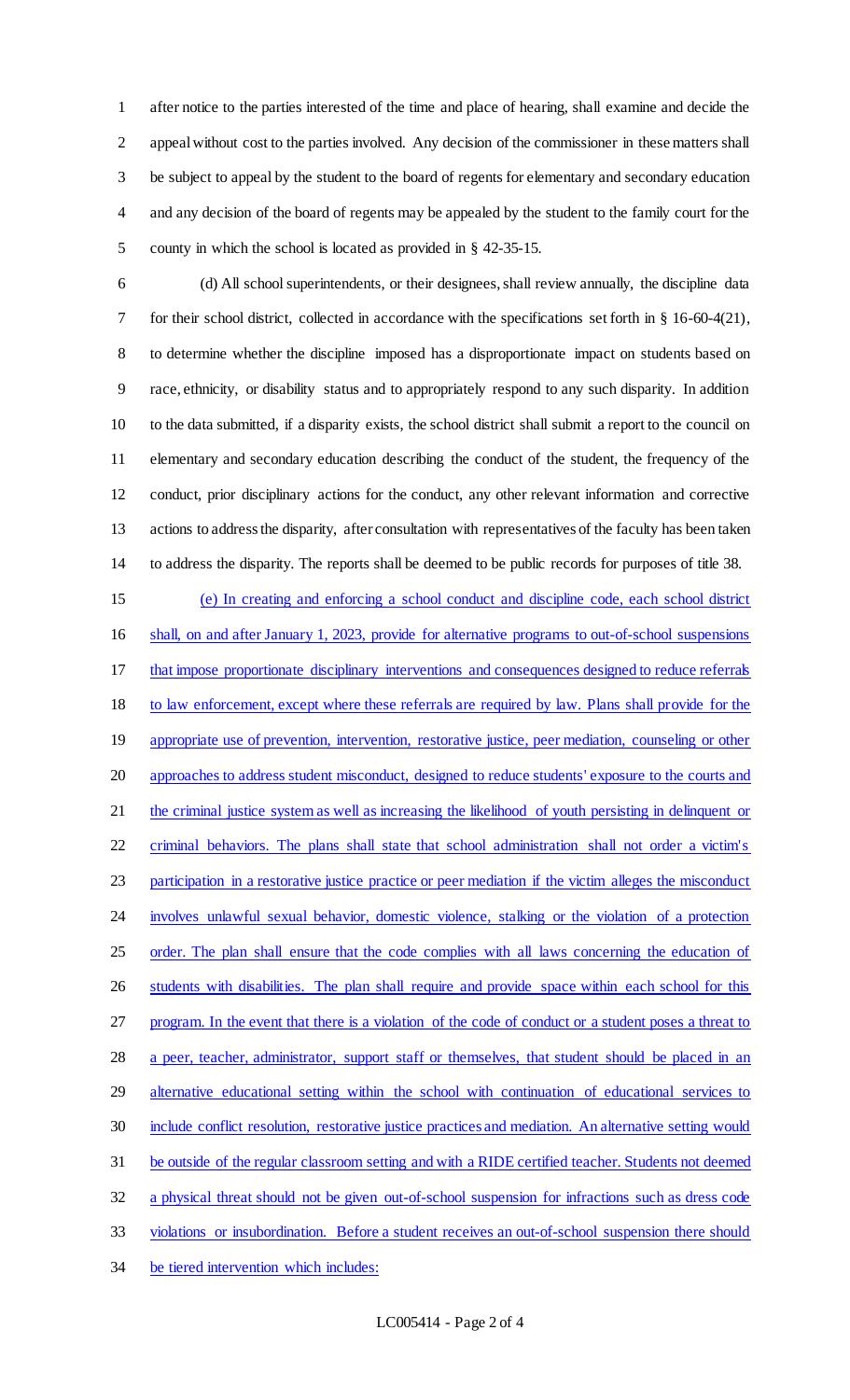- 1 (1) Meeting with student;
- 2 (2) Meeting with student and parent/guardian; and
- 3 (3) Detention.
- 4 For students receiving special education services, if the infraction presented is due to their
- 5 disability, that student must be accommodated and be provided with support services based on their
- 6 IEP.
- 7 SECTION 2. This act shall take effect upon passage.

======== LC005414 ========